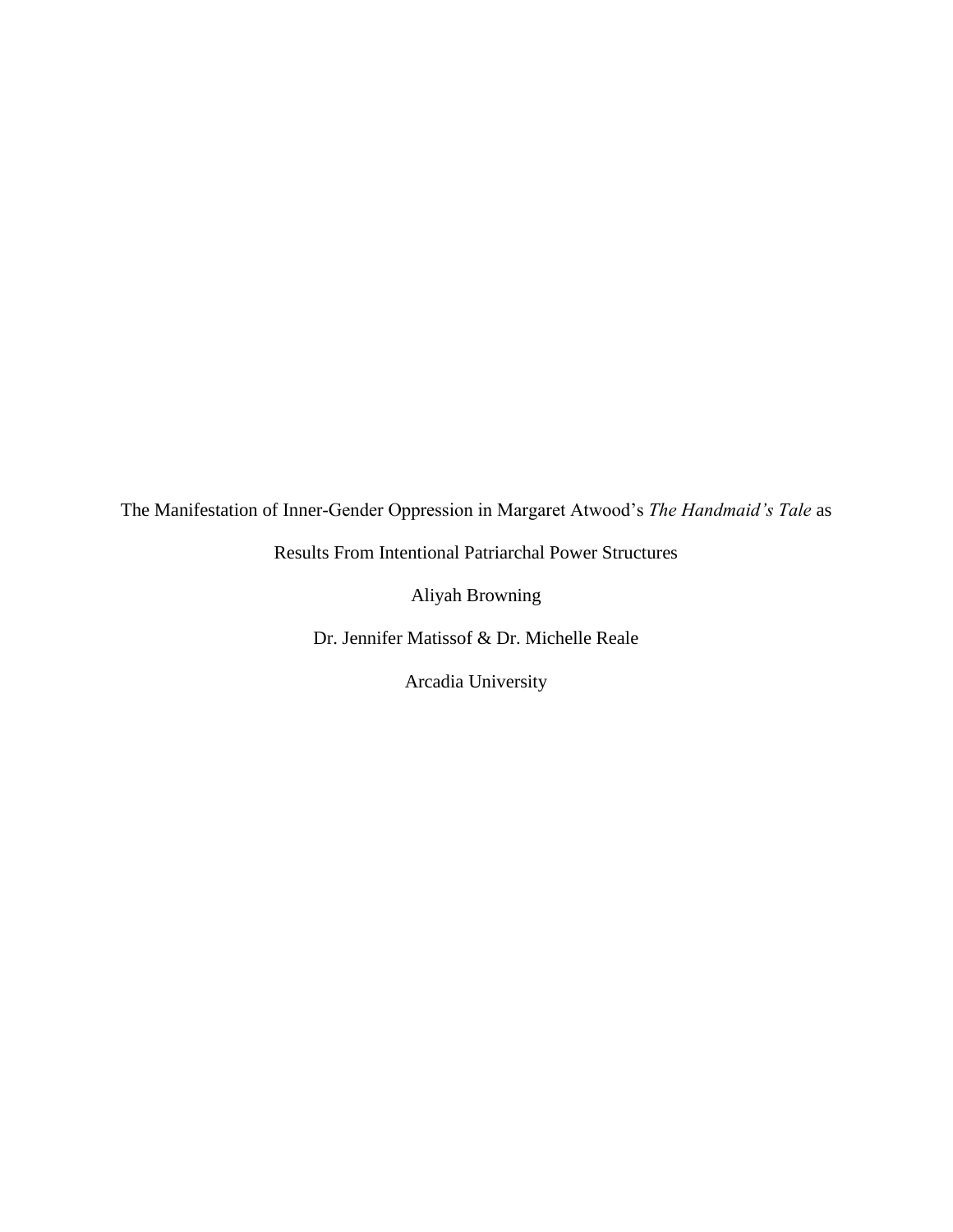## Abstract:

Margaret Atwood's *The Handmaid's Tale* has long been studied for its cautionary warnings about sexist ideologies that exist between men and women; seldom has it been so closely analyzed for instances of inner gender oppression. Inner-gender oppression, which this thesis seeks to define and highlight through the novel's context, offers artificial forms of power to those in oppressed classes, enough to attract women themselves to participate in the indoctrination and policing of their own sex. This essay highlights the ways in which Atwood's dystopian society parallels sexist beliefs held by societies past and present.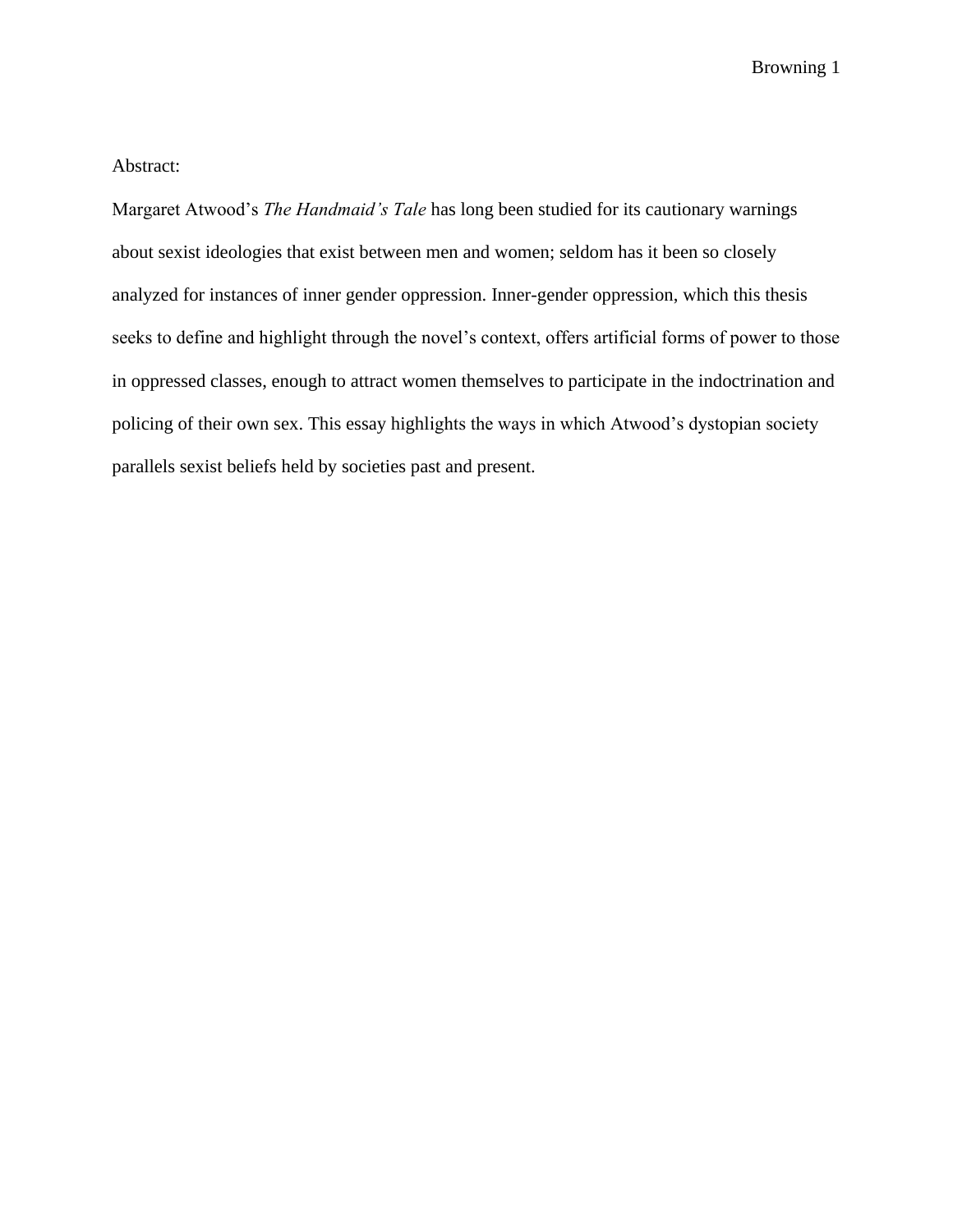"Nolite te bastardes carborundorum," Margaret Atwood's famous faux Latin slogan that resonates with her readers to this day. While it is not a direct translation, the phrase is loosely known to mean "don't let the bastards grind you down," a message that comes to symbolize hope and resilience in Atwood's novel *The Handmaid's Tale*, a 1985 publication which features an enslavement and abuse of women that hasn't been sanctioned since the Old Testament. With the looming promise of an ecological disaster that threatens humanity's very existence, Atwood creates a society that tokenizes a woman's ability to reproduce while simultaneously upholding historic beliefs about women's inherent inferiority. However, men aren't the only group guilty of maintaining sexist values in the novel, and it is revealed that sometimes, the bastards that Atwood speaks of are victims too.

A widely renowned work of fiction, Atwood's novel features a near-future form of what is currently the New England region of the United States known as Gilead. Gilead has drawn attention from individuals in the Science Fiction (SF) field who have studied it as a manifestation of Atwood's own observations about the world at large. This new regime is characterized by its extreme, right-wing, Christian fundamentalism, that restores a patriarchal form of society which limits the rights of Women and restores "the sanctity of the home," forcing women back into positions of subservience (Ketterer 210). WIth radiation and sexually transmitted infections causing a world-wide fertility crisis, Gilead found it necessary to divide women into specific categories of service, with the five most prominent being: Wives, Aunts, Marthas, Handmaids, and unwomen, listed in the order that Gilead prioritizes them. There are also women known as Econowoves and Jezebel's, but for the sake of the themes discussed in this essay, we will focus on the classes previously listed because they are the most developed. The wives of commanders (the esteemed men in the society) are responsible for the moral and social welfare of their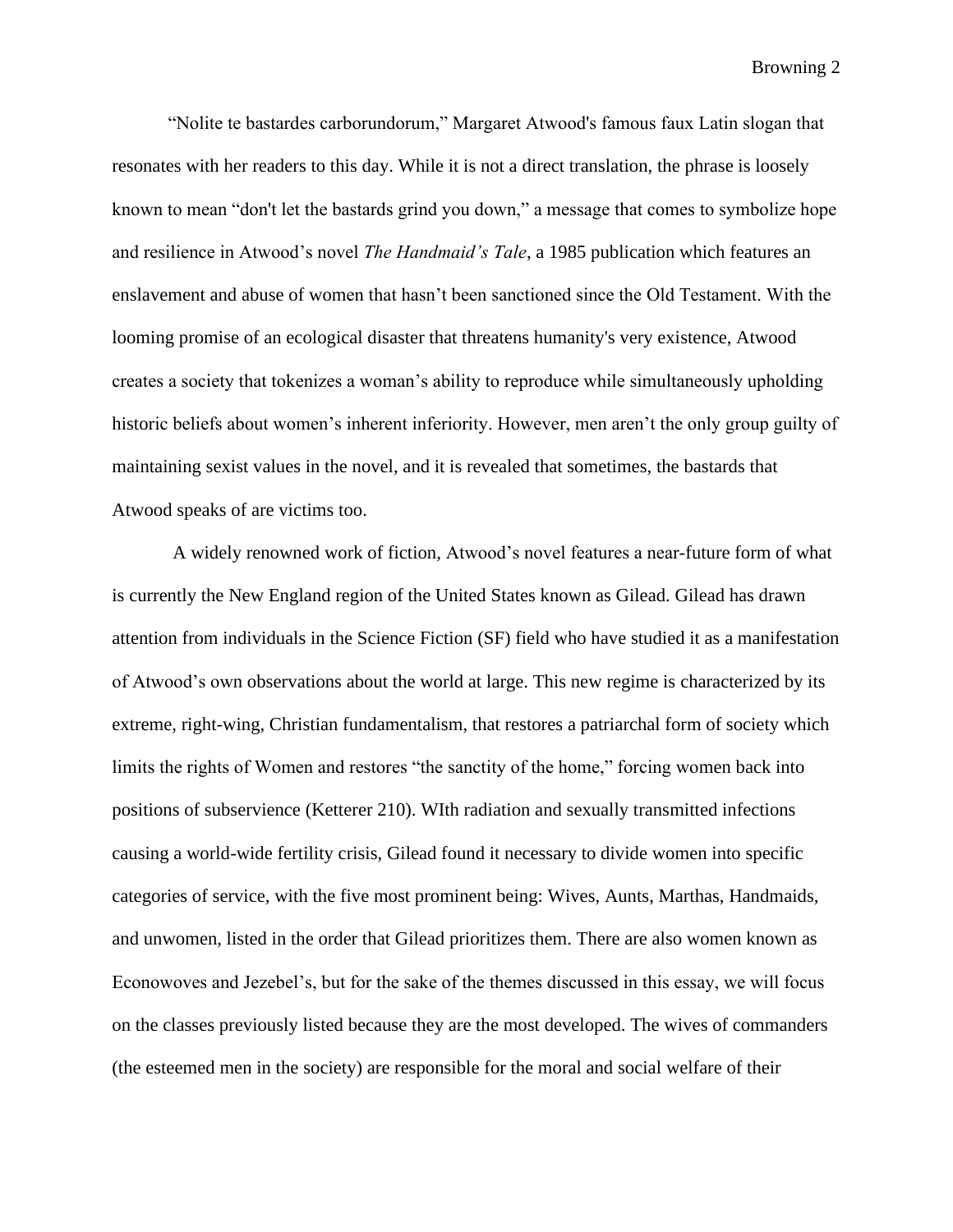household, while Marthas do all of the cooking and cleaning. Aunts enforce the will of Gilead by raising and training handmaids, whose sole purpose is to reproduce for the wives and commanders who have been unable to have children. Unwomen are the lowest class of women; they have been deemed useless by the government (either because of infertility or treason) and are spending what's left of their life shoveling toxic waste. And while each of these women serve different functions within the society, they are equally restricted in their freedoms outside of their performed duties.

Many critics have speculated that Atwood bases this class design on modern American society, showing how inequalities between women are often capitalized on. Separating women and defining them by different names helps to create dissent between different groups of women, who are prioritized and privileged according to their own feminine value. Wives provide social capital, Aunts provide obedience, handmaids provide children, and unwomen provide free laboreach performs a duty for the society that others cannot. Society, however, is built for the prosperity of men. Patriarchal by design, men are solely responsible for law making and have forbidden women to read or write and excluded them from any government dealings. But this kind of sex-based exclusions has roots in histroy. In the United States alone, a woman wouldn't graduate with a bachelor's degree until 1840, and women were still considered property under the law until the Married Women's Property Act of 1848 truly separated the legal identity of women from that of their husbands and fathers (Workers World). Prevented from owning property or pursuing an education, women were historically dependent economically on men and forced to rely on sexist systems for livelihood (Workers World 2019). In an interview conducted in 1983, Atwood admits that "every writer writes out of his or her own backyard"(Brans & Atwood 304), and that is especially true of *The Handmaid's Tale*, published two years later, that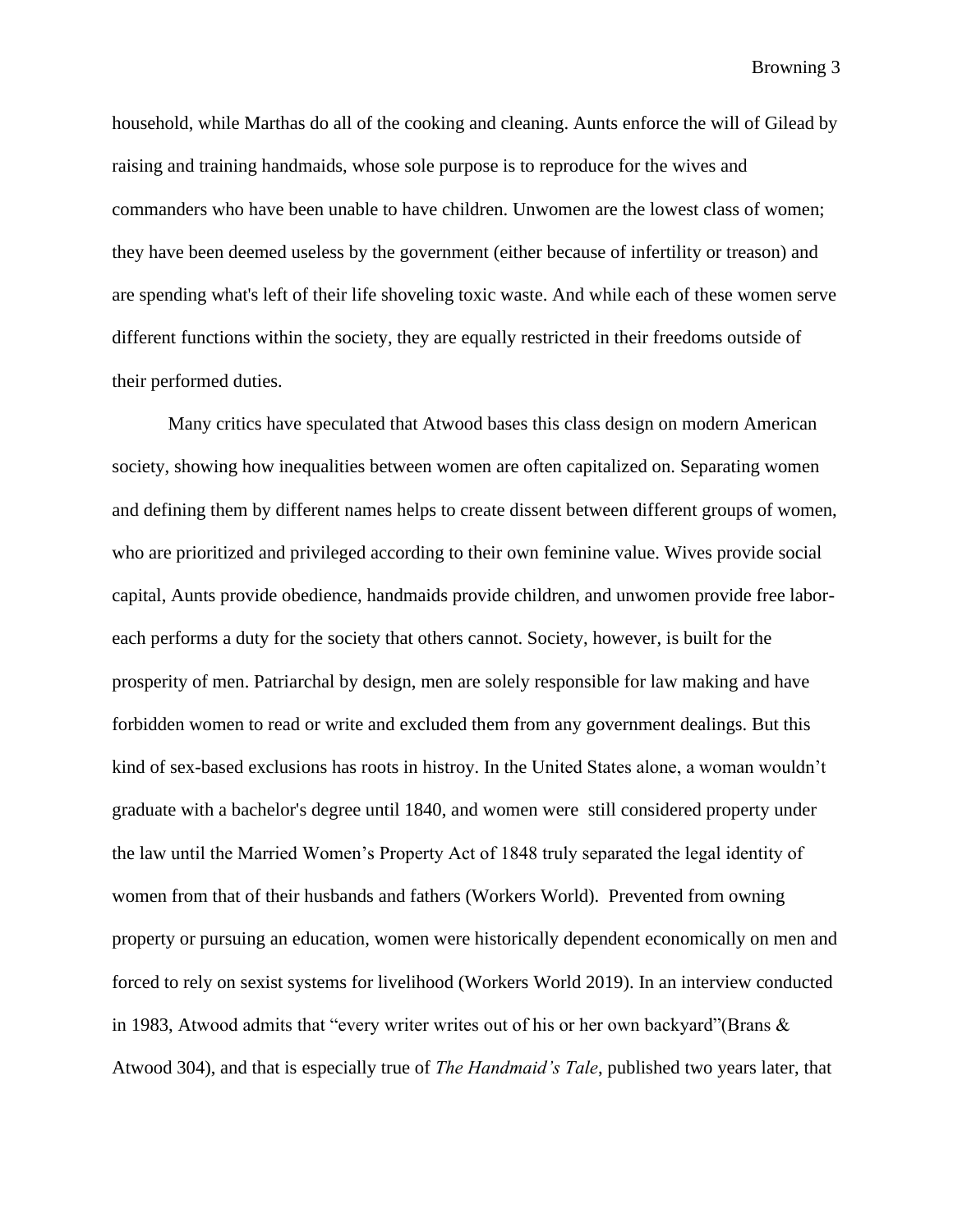speculates how a return to the same sexist practices that previously existed across the globe, and especially in the United States, would have to be enforced in a modern society.

The inventiveness of Atwood's novel, if only the transmission of historical values into a modern world, have led many to characterize Atwood's novel as a work of science fiction. However, Atwood herself distinguishes *The Handmaids Tale* from the conventional modes of science fiction in favor of defining it as 'speculative fiction.' The difference between the two lies in the opinion that science fiction relies on the conventions of fantasy (i.e invented galaxies, supernatural beings, and magic), whereas speculative fiction uses only real-world elements to build a new society. For Atwood, Gilead has a great possibility of becoming the world we live in, which has caused her to push back against the criticism that defines her work as science fiction (Mancuso). She does not, however, deny that Gilead is a Dystopian society. Dystopias are one commonly regarded instrument of science fiction genres that allows writers to identify "dangerous tendencies in contemporary society and intensifies them in [an] imagined future in order to forewarn of the perils latent in the present and to encourage readers to think and act to prevent possible… future[s]"(Stillman 1). One critic, David Ketterer, notes that "the lack of freedom, the constant surveillance, the routine, the failed escape attempts… and the underground movement"(211) are all features of Atwood's novel that are congruent with other fictional dystopian societies.

The plausibility of a future Gilead is grounded in the familiarity of certain components in the dystopia; one such familiarity being the mistreatment of women. In Gilead, women are sexually, emotionally, and physically abused at the benefit of the patriarchal society. Although it is predominantly men who are responsible for putting the laws into place that subjugate all women, women also participate in their own oppression by indoctrinating members of their own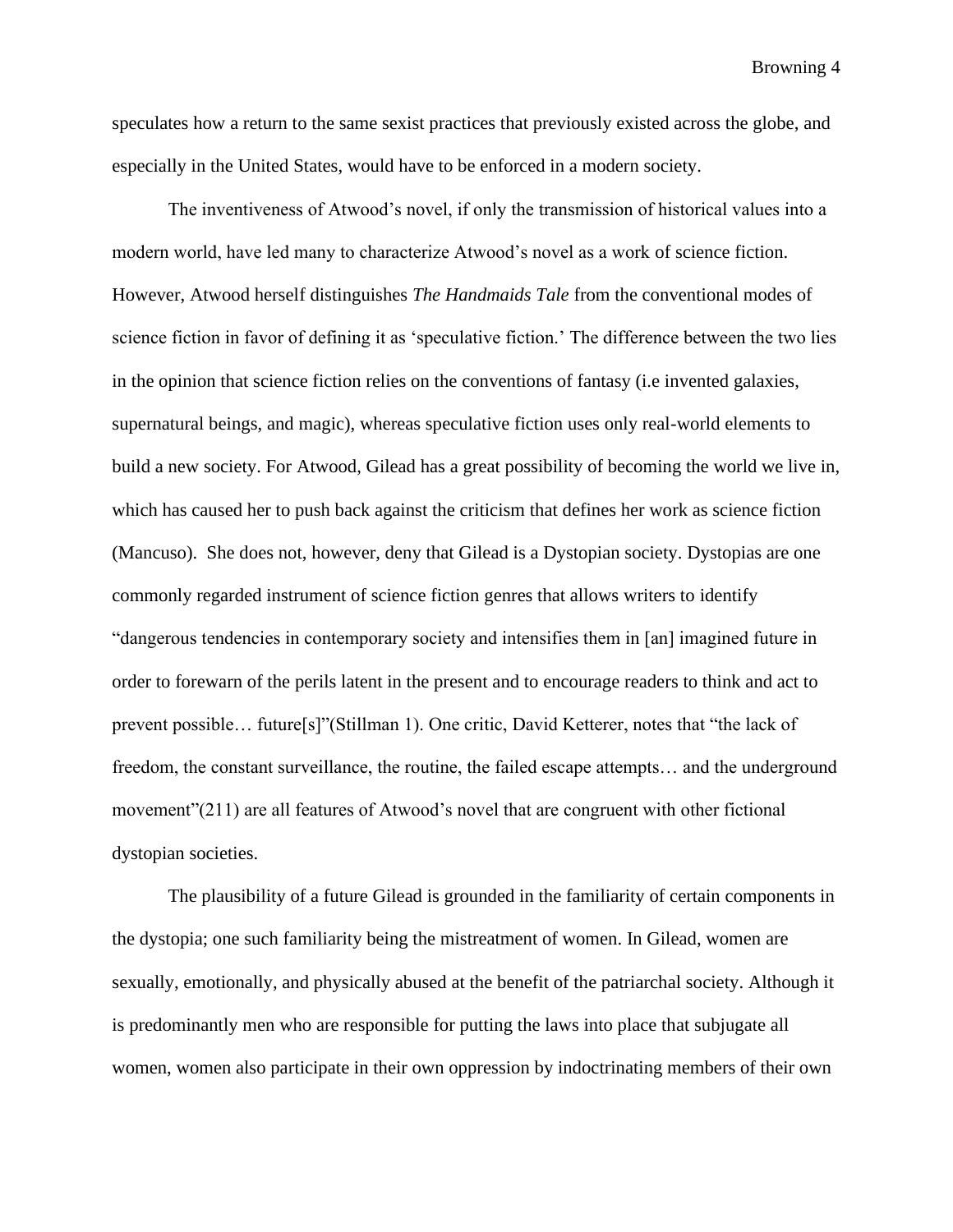gender into subservient roles. While it is crucial to acknowledge Gilead's patriarchal design and the intentional ways women are socially, politically, and physically oppressed by men in Gilead, major scholarship around this novel fails to recognize how Gilead's class system restores existing forms of oppression against women of lower socio-political classes that are often perpetuated by women themselves. Atwood uses *The Handmaid's Tale* to maintain that the foundations of Gilead are already pervasive in our modern societies which value women for their superficial ability to reproduce but believe that a woman's place is in the household.

Many Critics have acknowledged the religious implications that present themselves throughout *The Handmaid's Tale* and the subsequent suggestion that religious texts are oppressive constituents that are the source of many sexist beliefs about women. One Critic, Dorota Filipczak, is particularly purposeful in exploration of Gilead's Biblical roots, which are based almost entirely on section 30:1-13 of Genesis, which tells the story of Jacob and his wives (171-174). Jacob is married to a pair of sisters, Rachel and Leah. Leah is able to give Jacob children unlike her sister, and in a fit of jealousy, Rachel turns to an unorthodox method of reproduction, now referred to as surrogacy. She asks Jacob to "Behold, my maid Bilhah, go in unto her; that she may bear upon my knees, and I also may obtain children by her," and, "she gave him Bilhah her handmaid to wife: and Jacob went in unto her"(King James Bible 30:1-12), resulting in Bilhah bearing two children for Rachel, who claims the children as her and Jacob's own, naming them Dan and Naphtali. What's most notable about this section is that Bilhah, the woman serving as a vessel for Rachel's children, is silent in this narrative, and it is unclear whether or not she consents to this arrangement and is a willing surrogate. However, Bilhah's silence may suggest to some readers that she complies with the request that is made of her without complaint.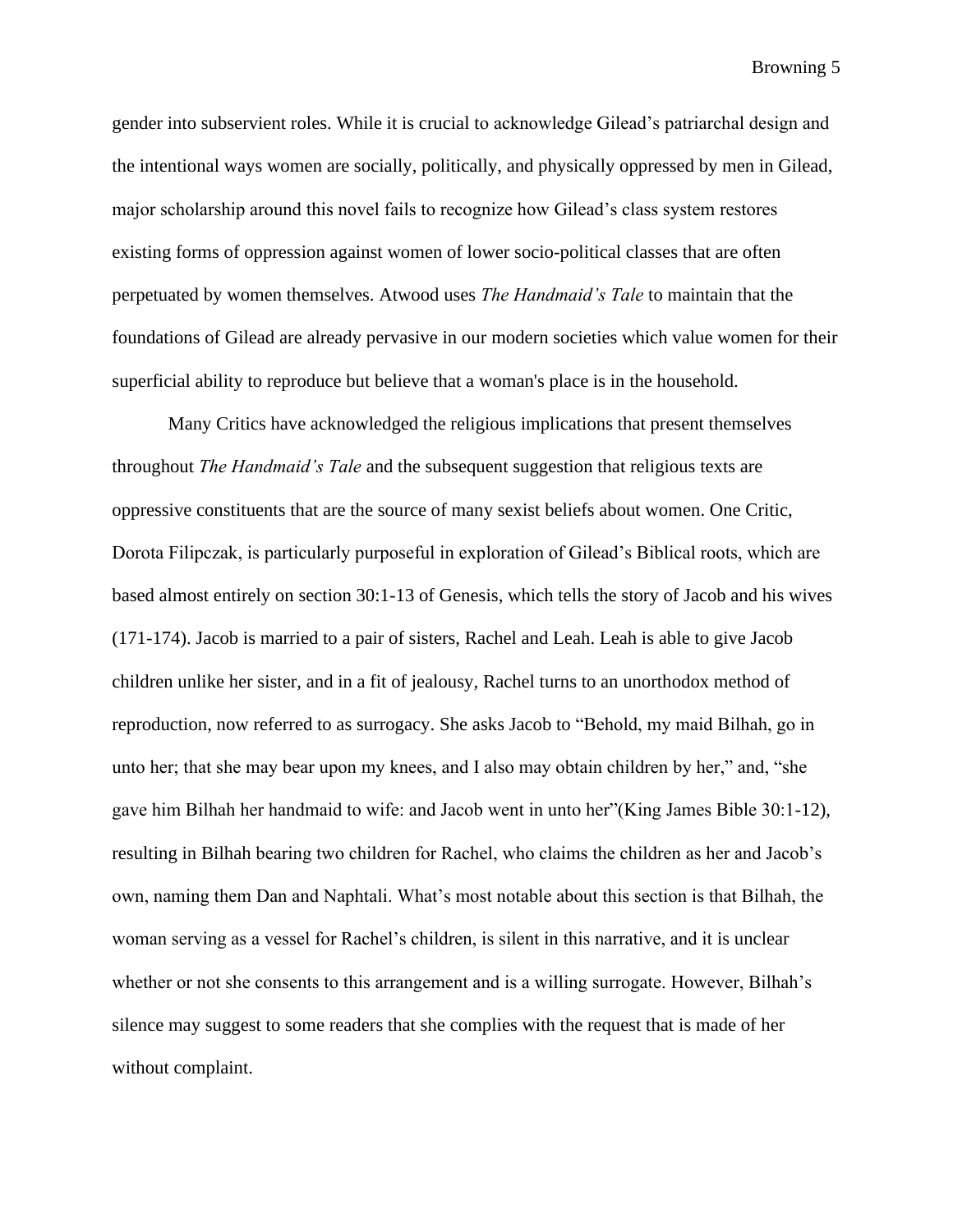Bilhah's silent compliance, Rachel's obsession with bearing children, and Leah's faithful fulfillment of the feminine gender role become the prototype for women in Gilead, who are expected to fulfil their responsibilities for the betterment of the entire society. By reducing this religious tale to only a single interpretation, Gilead is able to build a narrative that women have been happily serving men since biblical times. If God were willing to give Bilhah a child for Rachel and Jacob, then the practice of surrogacy must be sanctioned by religious principles, and because Gilead claims that religion is the foundation of their new society, they are able to mask the oppression of women as a return to more pious practices. It is not coincidental that the home of handmiads is named the Rachel and Leah Re-Education Center (Atwood 96). Run by the Aunts, these centers are predominantly responsible for converting women into compliant handmaids, willing to accept their duty to Gilead. Where women have been led astray from their original purpose in modern times, this center seeks to re-instill Rachel and Leah's legacy of piousness that rewards women for their devotion and desire to serve men. This suggests that the Red Center, as the handmaids refer to it, ascribes to pedagogies deeply concerned with attitudes of submissiveness and docility. With Bilhah as their idol, they are taught to believe that though Bilhah is also forced into this role, she is honored for serving both Rachel and Jacob by producing a child for them to further their family name. The Red Center, much like the Bible, purposely silences Bilhah who, without a voice, is unable to protest against the wishes of Rachel, allowing Gilead to frame the commanders impending acts of rape as honorable, as it leans into the single interpretation that Gilead has offered of Genisis.

This religious illusion that best illustrates the oppressive tendencies of the biblical patriarchy is the "Ceremony," a euphemism which Gilead has employed to describe the organized and accepted rape of handmaids, though Atwood herself does not use the term in the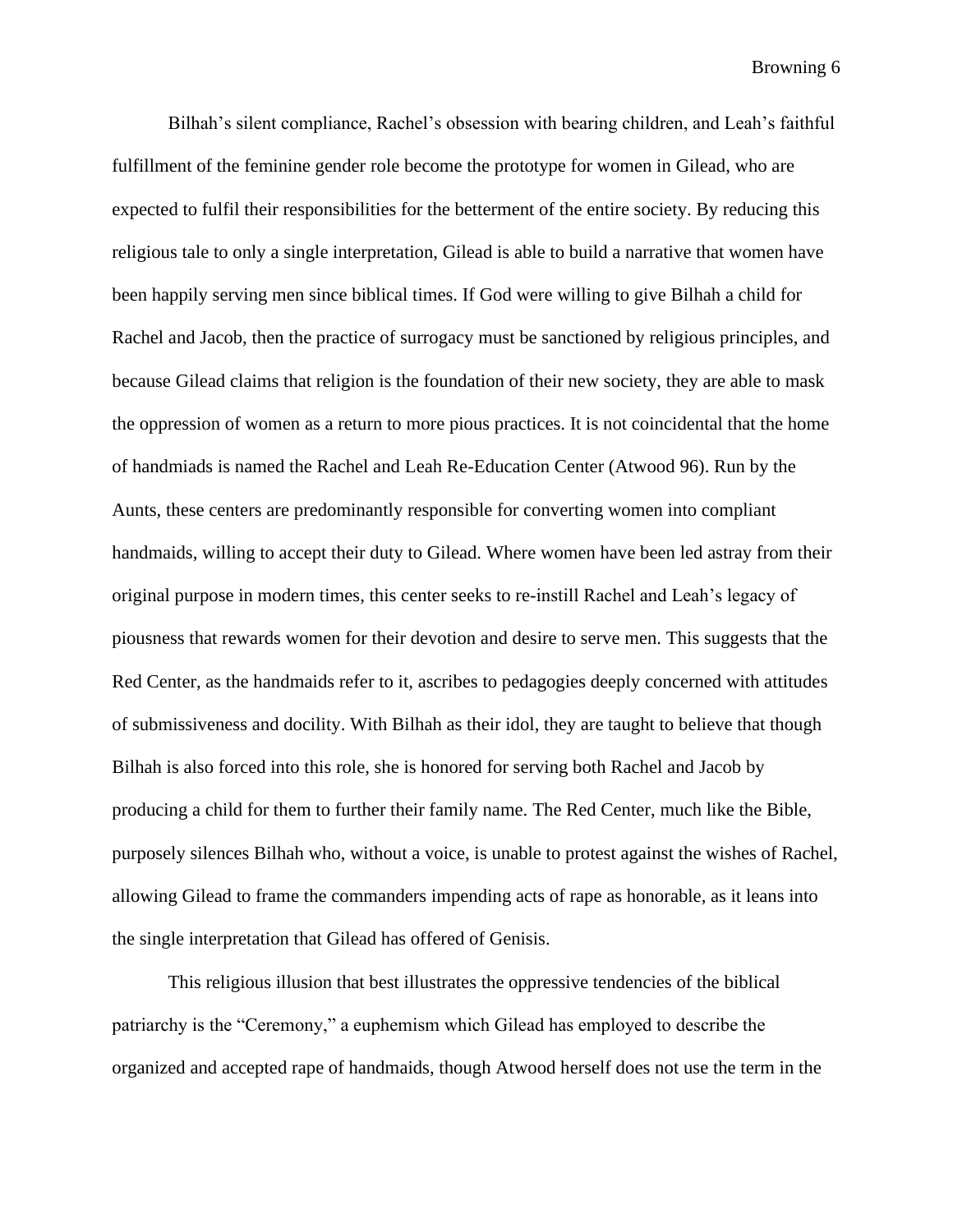text. In Atwood's novel, we experience the Ceremony through the main female protagonist, Offred's, perspective. She is a handmaid for a wealthy and important Commander, who we know as Fred Waterford. The Ceremony begins with the Commanders reading Genesis 30:1-13, the story previously described. At the conclusion of the passage, the commander, the wife, and the handmaid move into the wife's bedroom to perform the Ceremony, which Offred describes as the following:

"I lie on my back, fully clothed except for the healthy white cotton underwear… Above me, towards the head of the bed, Serena Joy [the wife] is arranged, outspread. Her legs apart, I lied between them. My head on her stomach… her thighs on either side of me. She too is fully clothed. My arms are raised; she holds my hands… This is supposed to signify that we are one flesh… My red skirt is hitched up to my waist, though no higher. Below it the commander is fucking"(Atwood 94)

Offred's experience in the Ceremony seems like a more detailed description of the same experience that Bilhah endures in Genesis, as she acts as the surrogate carrier of the commander's child on behalf of the wife.

It is no wonder that this novel has led many to recognize that "the Bible [is] an accomplice in the patriarchal strategy of marginalizing and victimizing women" (Filipczak182). It is necessary, then, for Gilead to ascribe a certain level of honor to the duty of a handmaid, just as God has done to Bilhah, in order to disguise sexual assault and rape within the society and prevent resistence. One way Gilead seeks to further this is by coining the term "biological destiny" which frames a woman's ability to reproduce as a necessity, meaning that in order to fully be defined as women, they must produce children at some point. The story of Genesis sets forth this interpretation by portraying women only as mothers, wives, and servants rather than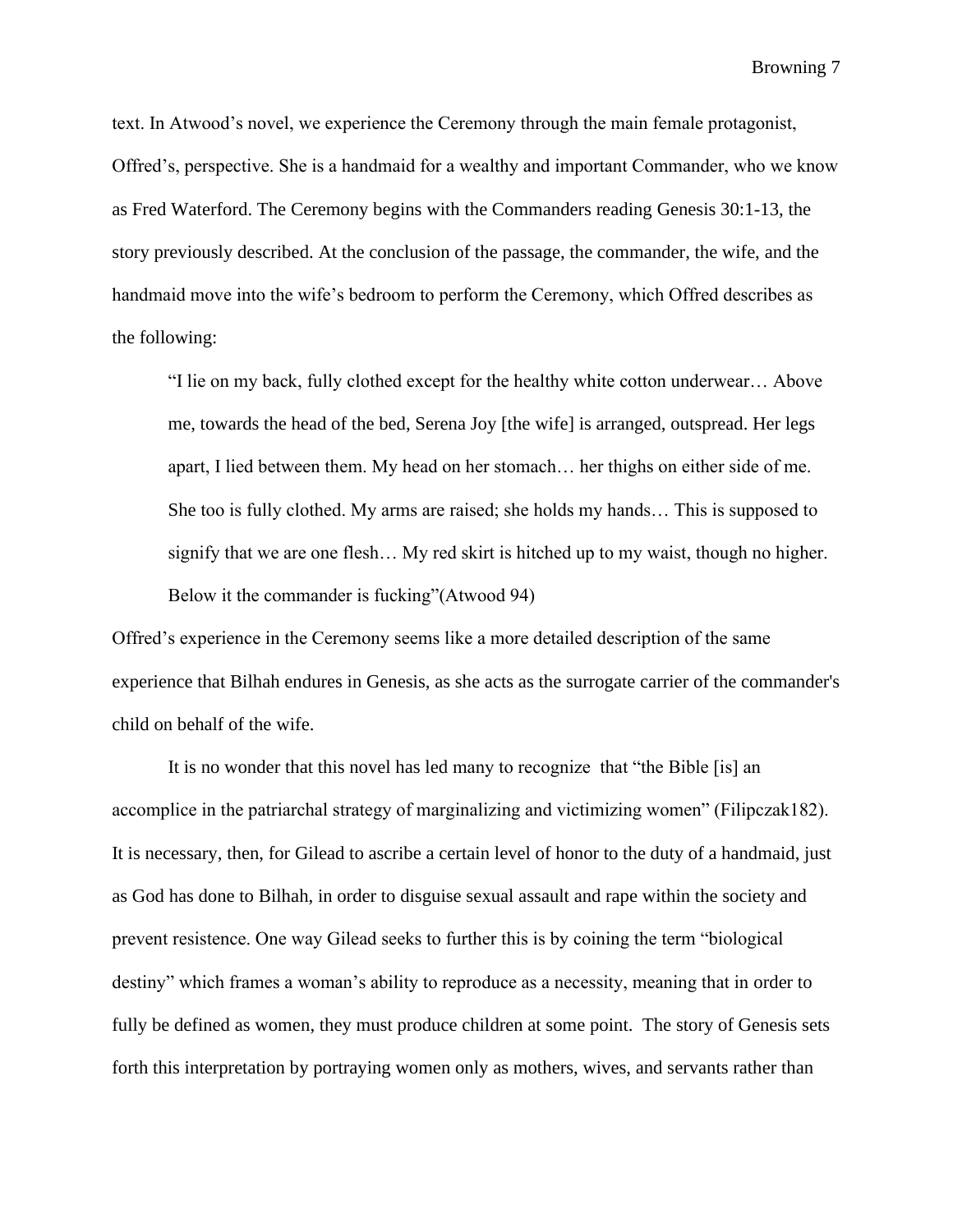complex individuals who have a purpose outside of serving men. Atwood's Gilead silences women the same way that they were silenced in the Bible, meaning that the Patriarchy of Gilead is just a reconstruction of the oppressive Biblical patriarchy that preceded it. While the biblical version softens the implications of Rachel's demands, Atwood exposes the reality of forcing a woman into surrogacy.

In Offred's experience of the Ceremony, there are clear imbalances of power that are solidified by the placement of both the act and the individuals that point to underlying tones in Gilead's structures. The commander is positioned over top of both the Handmaid and the Wife, as he stands on his two feet straight up with his hands on his hips. Unlike the women, who are laid in a position of vulnerability, the men are towering over the worm with full mobility and access, a position that allows them to look down on the handmaids, symbolizing their dominance. The placement of the commander "over" the women and the passivity of the women's actions during these Ceremonies frames the men as the person who is committing the action and the women who are having the action done unto them, again reminding women of their powerlessness within the society.

During this monthly event, there is a clear manifestation of the handmaid's dual inferiority where they are oppressed both by men because they are women and by certain groups of women because they possess a lower social status. The Ceremony takes place in the bedroom of the wife, Offred referring to it as the wives' "territory"(Atwood 86), a word meaning that the wives, Serena Joy, in this specific case, are supposed to have ownership and control over what happens in these specific areas. While the structure of Gilead is such that a woman could never exercise control over a man, in these spaces the Wives are able to exercise complete control over the handmaid, as they are like prey who have stumbled into the "territory" of their predators.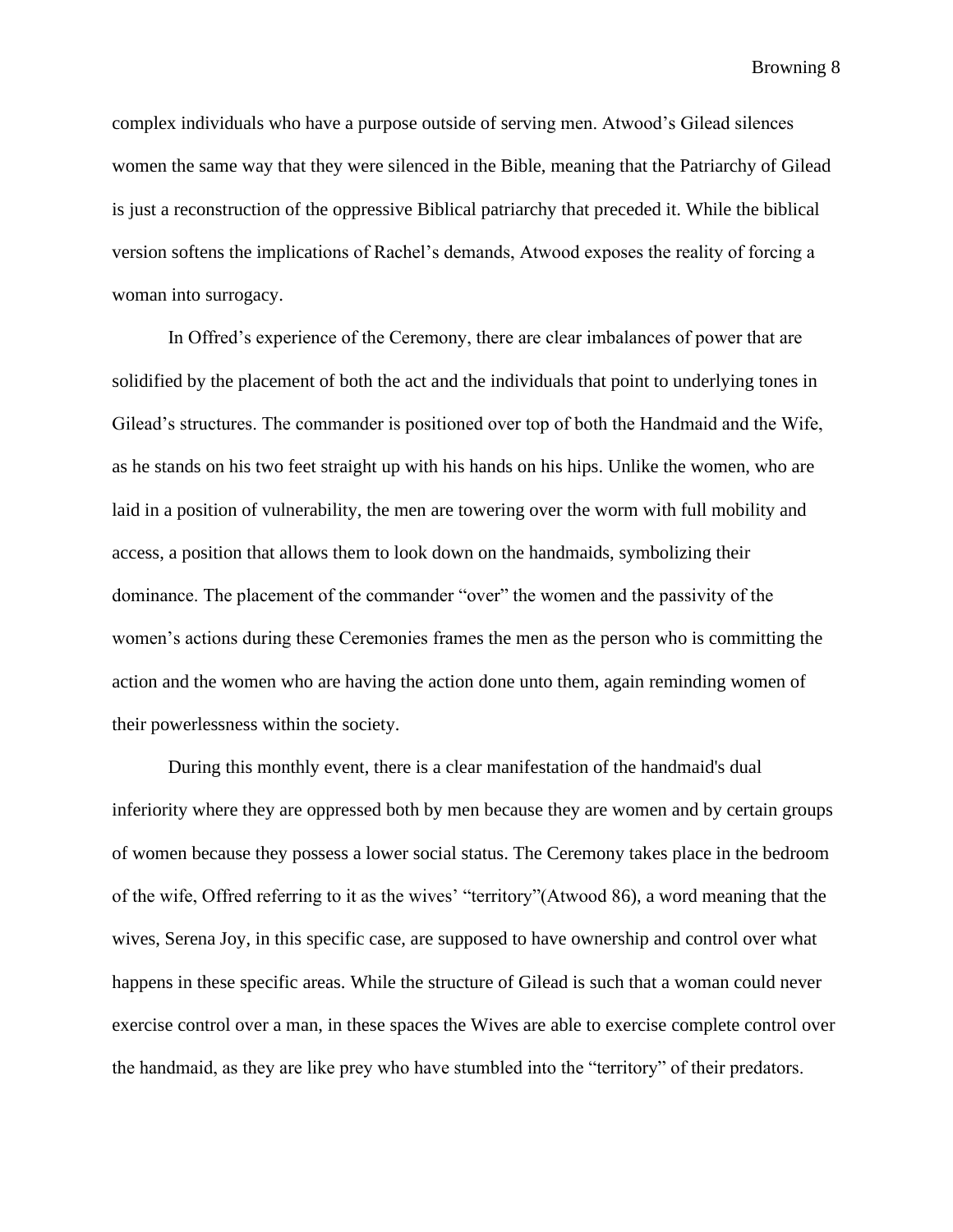This control is reflected in the way the handmaid's are spread like carcasses across the bed, back and legs down but outspread, eyes focused on the ceiling above, a position that allows full access to their body, leaving handmaid's completely vulnerable to the will of those who are over them. The wife sits above the handmaid in an upright position, a firm grip on their hands. If a handmaid looks up, they would be able to see the Wife's face as they sit above them, an indication that wives have more autonomy over their own bodies and power over the handmaids in this instance; however, there is intentional contact between only the Wife and Handmaid. While it is necessary for a commander to penetrate, and therefore touch, the handmaid during the Ceremony, it appears to be a creative design that wives would hold down the hands of the handmaid.

Offred's explanation that the holding of hands is meant to symbolize the unity of the Wife and the Handmaid may be true in a sense that their gender causes them to both be victims of the Patriarchy's oppressive laws, but the pressure of the Wife pushing down on the Handmaid's hands a is a built in reminder that a Handmaid is serving the maternal needs of the Wives as well. If there is a handmaid present in a commander's household, it's because his wife was barren and the two were unable to have children. If the handmaid becomes pregnant after the ceremony, it is the wife who will eventually get to raise and name the child, so she benefits from partaking in this act of organized rape. The detached, robotic way the Ceremony is described emulates the duty driven tone of the original Biblical event which it was modeled after- that is, Bilhah (the handmaids) had a duty to serve Rachel, (the wife) and together they had to fulfill their marital duties to Jacob (the commander) by producing a child. The wives willingness to participate in the degradation of handmaids is a manifestation of inner-gender oppression, a concept that I use to describe the phenomenon that causes members of an already oppressed class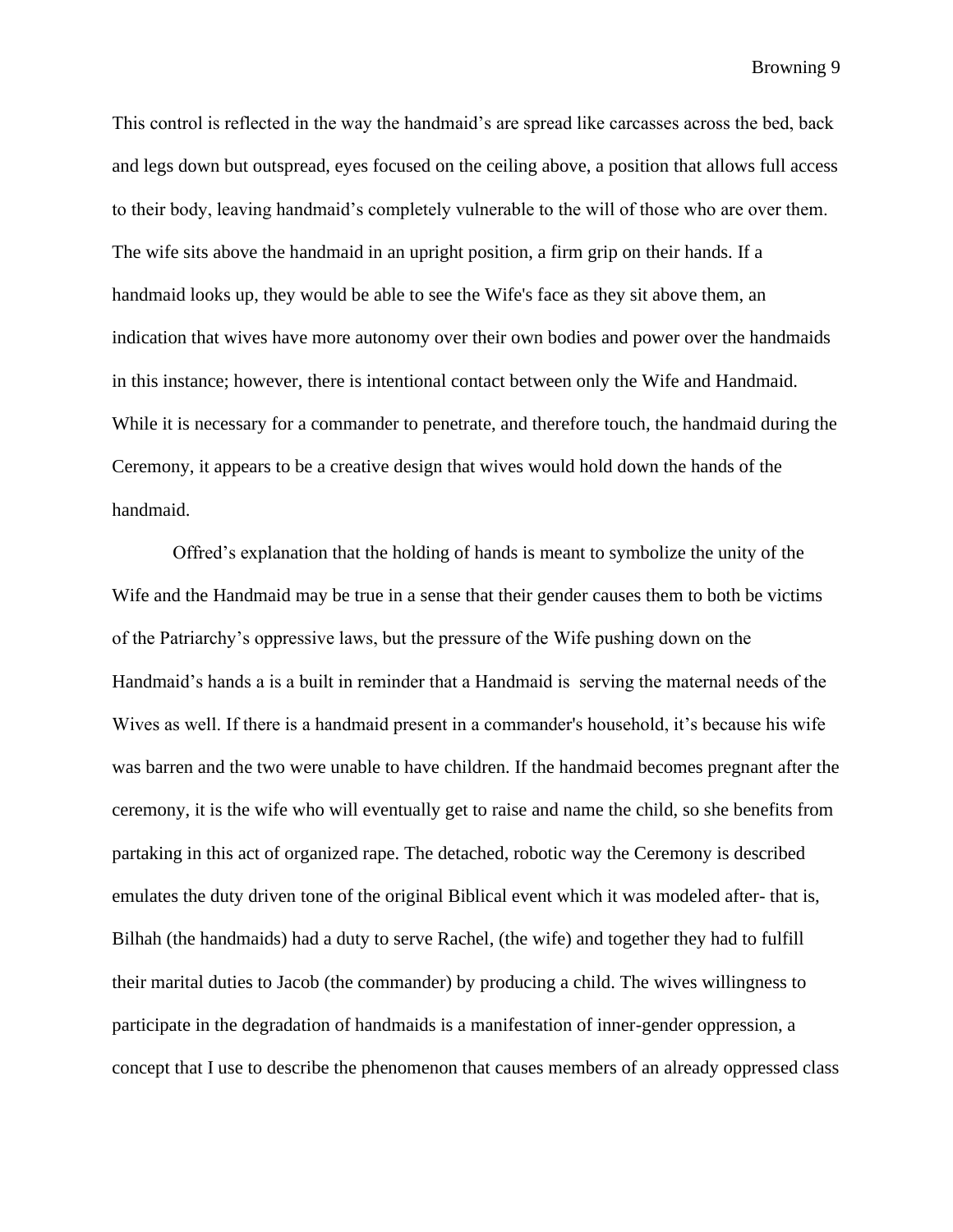to further oppress others within the class in order to create unequal power dynamics that favor one group over another. In this case, although both wives and handmaids are considered powerless in relation to the commander, the wives possess certain degrees of power over handmaids when only in relation to each other. Gilead seems to have built in opportunities for this kind of dissent among the oppressed class to organically reveal itself in an attempt to model historic forms of patriarchal systems.

Although all women are considered subservient in the context of the novel, it has been previously stated that certain groups of women possess significantly more influence and regard than others, a fact that seems intentionally designed by Gilead. Using the ceremony as an example, wives are given authority over handmaids, seemingly as a representation of their firstclass status. We can assume that wives are honored for their commitment to Gilead's laws and practices. While it is never outright stated that wives are valued for their domestic compliance, there are no instances of unrest in the novel among wives, suggesting that they observe the rules and expectations of Gilead faithfully. The wives' example of compliance is necessary for the longevity of Gilead since it is imperative that all women accept their roles in order to prevent anarchy, civil war, and disobedience. Their importance comes with a certain level of freedom in the novel, as Offred often observes Serena joy enjoying cigarettes and music in the novel, both which have been outlawed for women, showing that wives experience a certain degree more of leniency than other classes of women.

The varying degrees of respect and freedom for women within the dystopian society ultimately contributes to a sense of envy between the classes of women, especially between wives and handmaids. Offred is unable to regard Serena Joy without hatred, both as a result of her participation in the handmaid's rape and the reward of getting to parent the child that would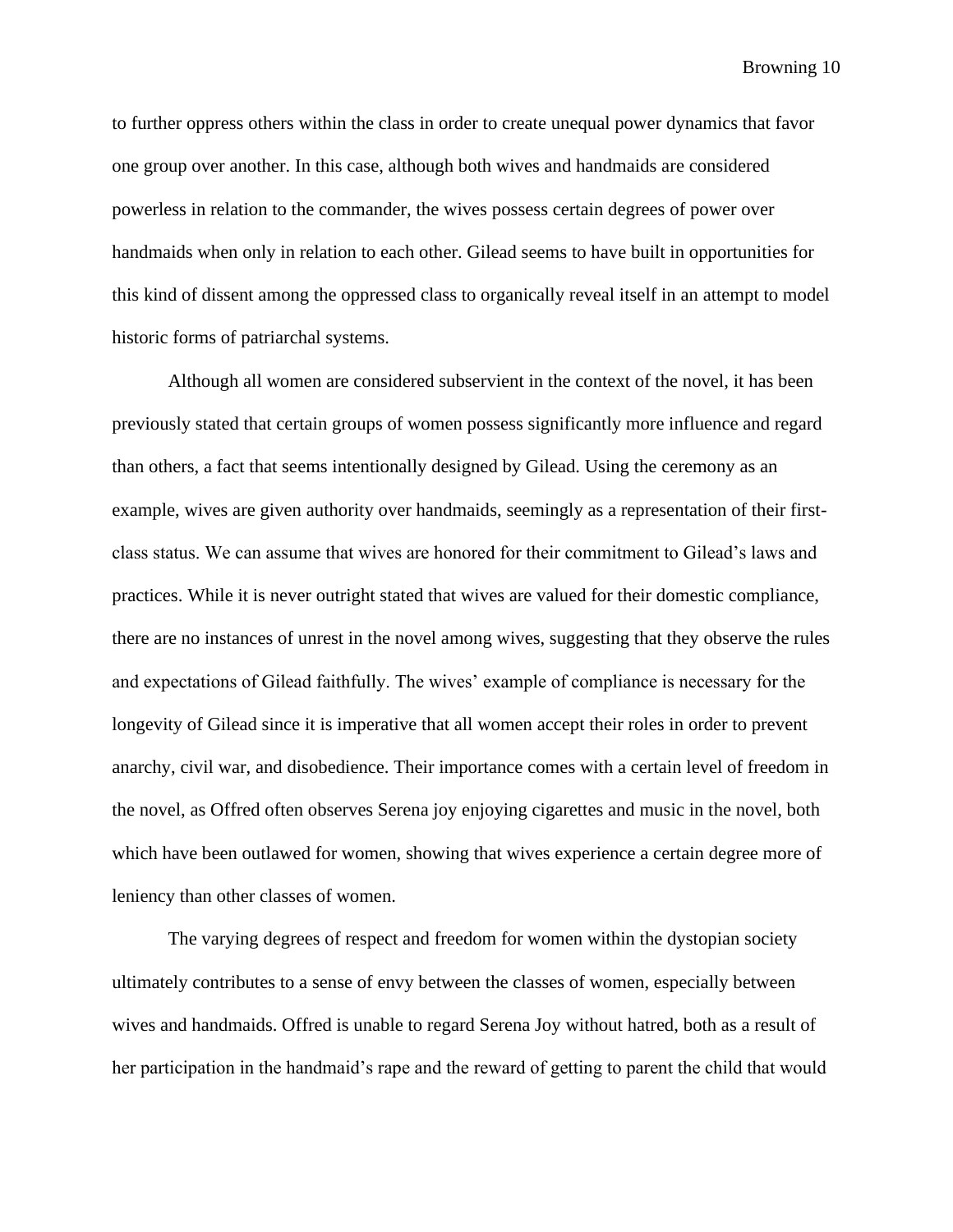result in that rape. Eventually, Offred reveals that "Partly I was jealous of her...You can only be jealous of someone who has something you think you ought to have yourself. Nevertheless I was jealous"(Atwood 161). Offred's hatred is warranted in that she is physically being abused at the hands of another woman who forces her into unwanted intercourse at her own benefit. But it is also complicated in that it seems to also stem from a discontent in her assigned class. Offred is constantly violated and assaulted because she is a fertile woman, a characteristic she had no control over. She is not afforded the same leniency as the wives; she is always threatened by the reality that anyone can strike her if she misbehaves because a handmaid's cooperation in society is an integral part of the society's goal of increasing the birth rate in the United States. Compared to the wives, who are able to raise families and are protected from the sexual violence that handmaids are subjected to, Offred's quality of life is low.

However, despite Offred and the other handmaids being subjected to violence and contempt, the handmaids are vital to the society as a whole. Handmaids are the only group of women who are guaranteed to have viable ovaries, meaning that they have the ability to reproduce. In a society that proposes women return back to their historically domestic roles in order to prevent extinction, Gilead needs women who can have babies and populate the country. In the same way the wives are responsible for the social and political longevity of the country, handmaids are physically responsible for the continuation of Gilead's people, which allots them a certain level of importance. Although they are not treated with the respect of someone who is necessary, there is an understanding that without handmaids, Gilead would not be possible. The handmaid's "position of honor"(Atwood 13), as described by the Aunts, is envied by the wives, who are physically unable to fulfill this need for their country, as shown by the necessity of the handmaid's presence in their home.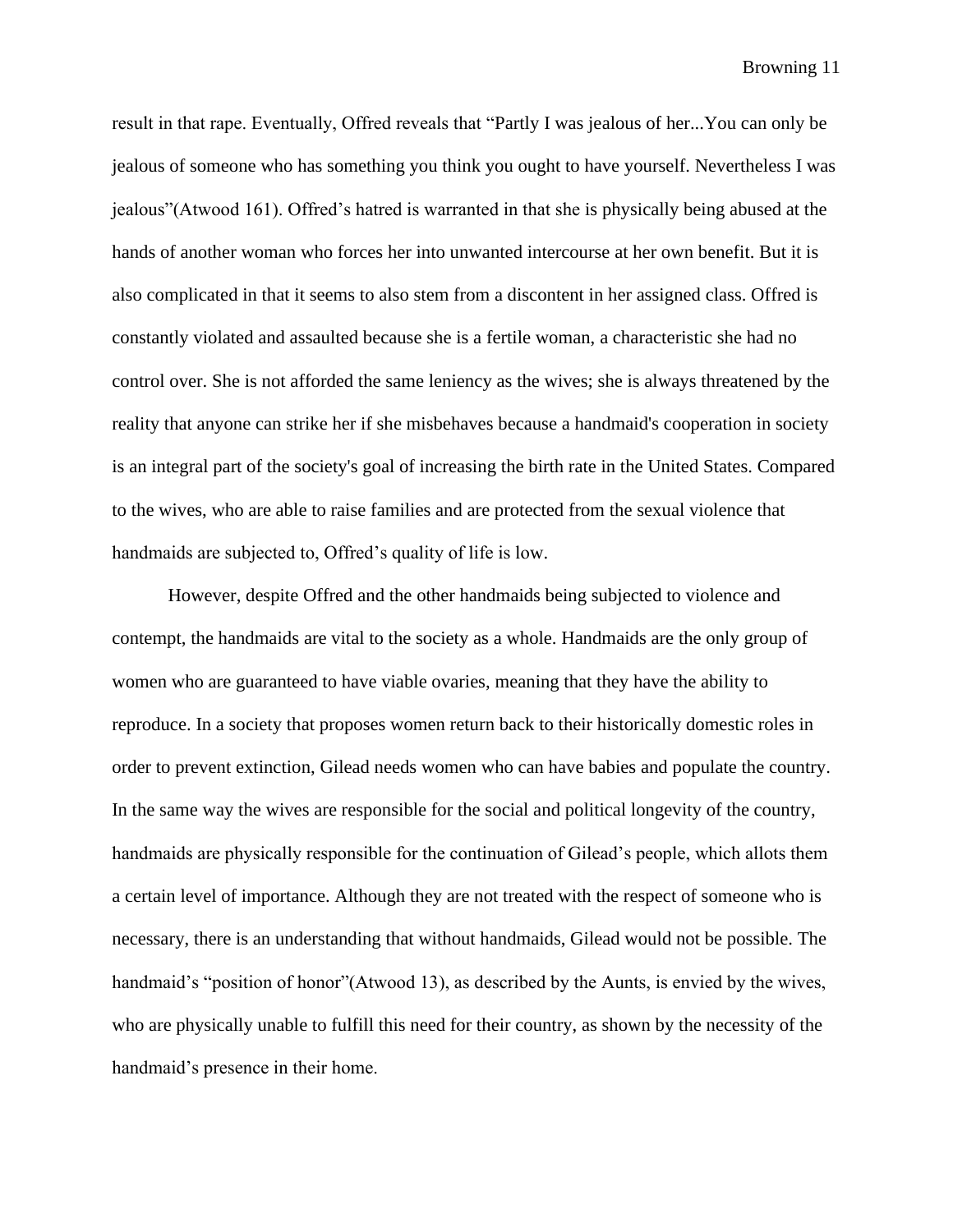Thus, the handmaids are subjected to lives of sexual violence at the hands of both men and women who seek to profit from them. Handmaids are taught to fear the wives early in their indoctrination, as Offred vividly recalls Aunt Lydia's reminder at the Rachel and Leah center that "It's not the husbands you have to watch out for… it's the Wives. You should always try to imagine what they must be feeling. Of course they will resent you. It is only natural"(Atwood 46). If the wives' resentment is natural, it is because it comes from a place of envy. This was the intentionality to which this paper has been referring- Gilead managed to create a system where women simultaneously need each other but are bred to dislike and envy another. Distracted by their inner-gender disputes and struggles, it becomes easier for the patriarchy to systematically reduce the independence of the female sex as a whole. By allowing certain groups of women more freedom than others, the patriarchy turns the hate and envy of women in lower socio-economic positions to the women in positions of artificial power rather than the men who organized the power structure itself. Both women are victims of Gilead's patriarchy which was designed to belittle women, but the built in power dynamics of Gilead maintain a certain complacency by allowing inner-gender oppression to make certain groups of women feel like they have power over another class. This is a comfort to women in Gilead because it creates the allusion that they are not as deeply subjected to oppressive laws as other women are.

The Aunts are a particular fascinating design of Gilead. Modeled after nuns, Aunts are those who have subscribed to Gilead's sexist beliefs about a woman's inferiority and who are sanctioned to commit acts of violence against women in the interest of maintaining order. Aunts are responsible for the indoctrination of handmaids by teaching the religious propaganda of Gilead, such as the belief that serving as a handmaid to a commander is an act of honor. The Aunts seek to foster cooperation and complicity among handmaids and are responsible for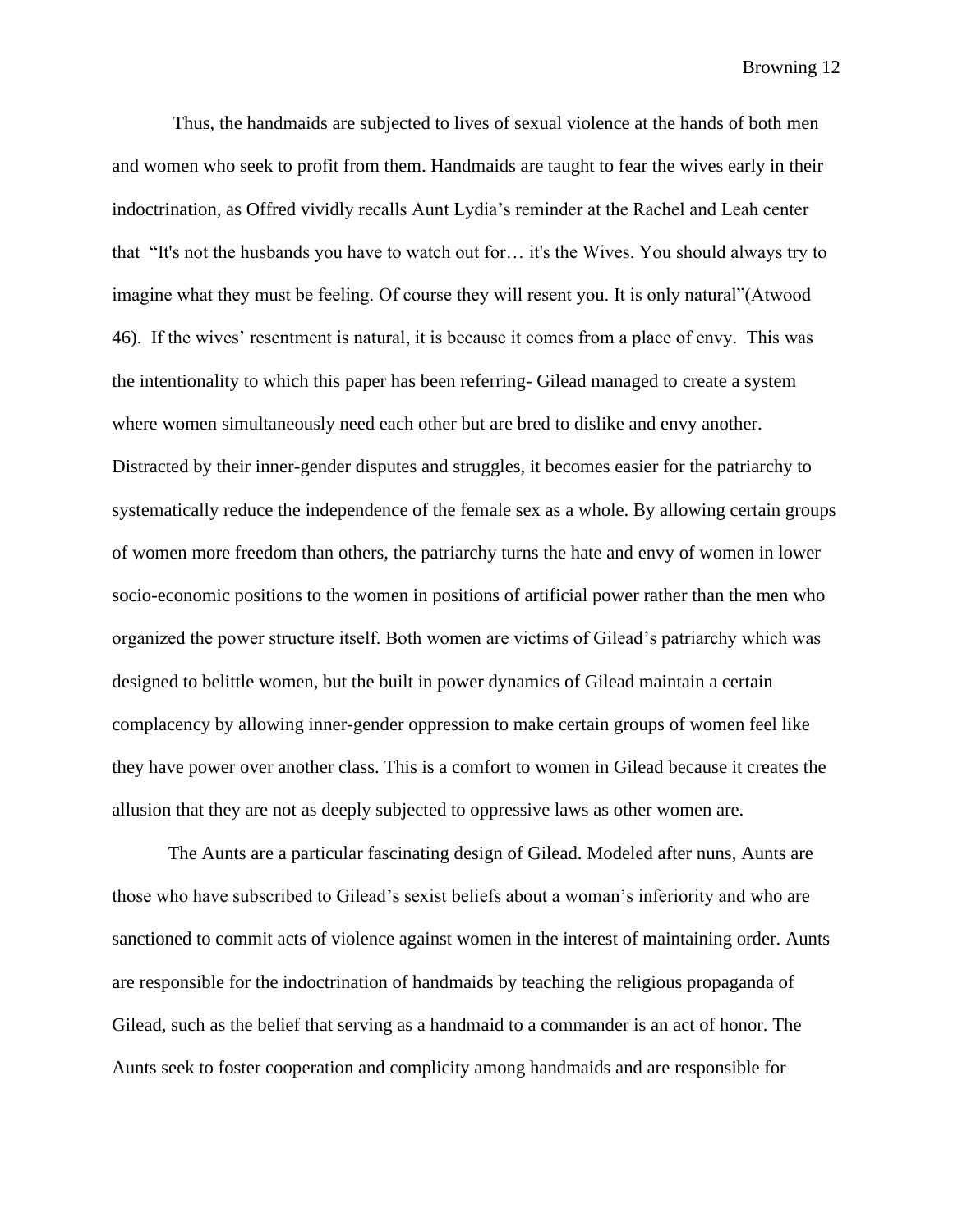preventing uprisings among the separate facets of women in the belief that they are creating a utopian society that actually protects women from forms of violence. Part of what makes Gilead a dystopian society is that it is a result of "utopian dreams''(Stillman 15). Aunt Lydia, however brutally she acts in the novel, seems to have good intentions by training handmaids so harshly. "There is more than one kind of freedom, said Aunt Lydia. Freedom to and freedom from"(Atwood 24). The idea is that while women in the novel may not have the freedom to choose their own partners, express their true sexual orientation, or decide whether or not they want to have children, they no longer run the risk of experiencing rejection, loneliness, purposelessness. The Aunt's true belief is that Gilead has abuilt a society that also protects women from experience violent forms of sexual assault as well, but that belief does not consider the ceremony as a form of rape. Nonetheless, Aunt Lydia suggests in this statement that perhaps the Aunts believe they are doing a service for the women forced to be handmaids. Rather than being beaten into submission by men, at least they have the opportunity to be trained and taught to accept the task they are expected to perform.

However, despite these possible good intentions, it is too often in the novel that the Aunt's rely on violence to instill collective fear in the handmaid. The Aunts wear "electric cattle prods slung on thongs from their leather belts"(Atwood 4) that are intended to be used as weapons to punish handmaids who misbehave. The cattle prods come to symbolize the constant threat of violence faced by the handmaids, though the Aunts have invented far more creative means of inflicting punishment on handamids. One example that seems to have a profound effect on Offred is a memory of her close friend Moira, who faked an illness in an attempt to escape the Rachel and Leah center. When the aunts discovered her plot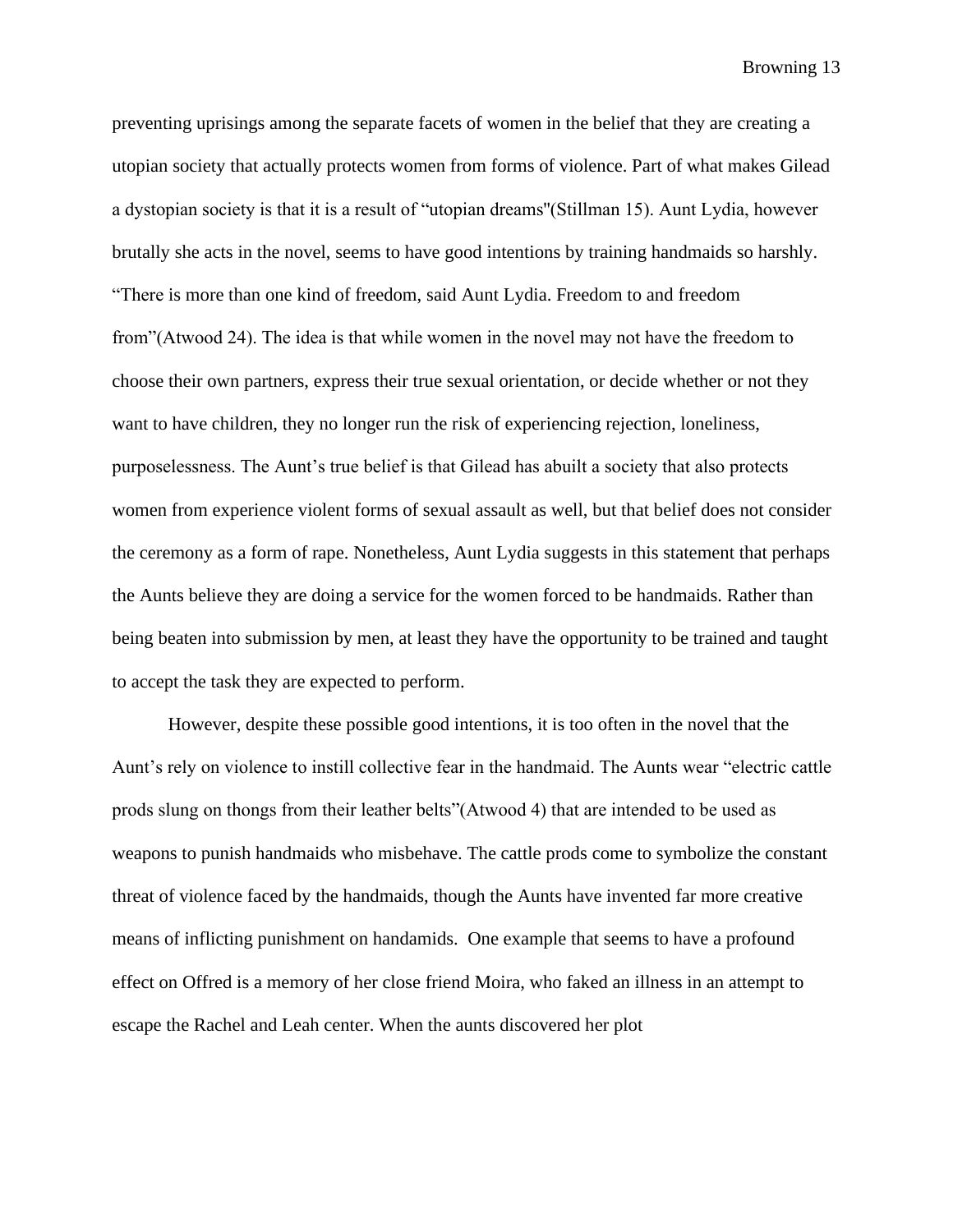"They took her into the room that used to be the Science Lab. It was a room where [no handmaid] ever went willingly. Afterwards she could not walk for a week, her feet would not fit into her shoes, they were too swollen. It was the feet they'd do, for a first offense. They used steel cables, frayed at the ends. After that the hands. They didn't care what

they did to your feet or your hands, even if it was permanent"(Atwood 91) In this instance, Moira is punished for her attempted escape from the Red Center, revealing that if not all of the handmaids, at least some that are being held against their will by Gilead's government. Using an electric shock to the feet, which are known to have the most nerve endings in the body, can be more correctly identified as torture, especially because of the possibility of these punishments resulting in permanent physical disfiguration. Offred's tone is unemotional; there is no indication that she is surprised by the Aunts choice of punishment for Moira, suggesting that torture is a common occurences in handmaid centers.

In the previous example of Moira's feet being shocked, the focus was on Offred's unemotional and detached tone; however, there is still a lingering sense of fear that Offred experiences as a result of Moira's pain. When Offred returns to the memory of Moira's punishment, she recalls "the way they looked after they'd brought her back… They looked like drowned feet, swollen and boneless"(Atwood 91). The grotesque description of Moira's feet, "like lungs"(Atwood 91) being the specific comparison Offred makes, suggests that Offred has experienced a level of uneasiness, probably due to the realization that these forms of torutre are sanctioned by Gilead's officials. Essentially, handmaid's are property of the government, and as property they have no autonomy over their bodies or the ability to protect themselves from the physical and mental abuses meant to indoctrinate them.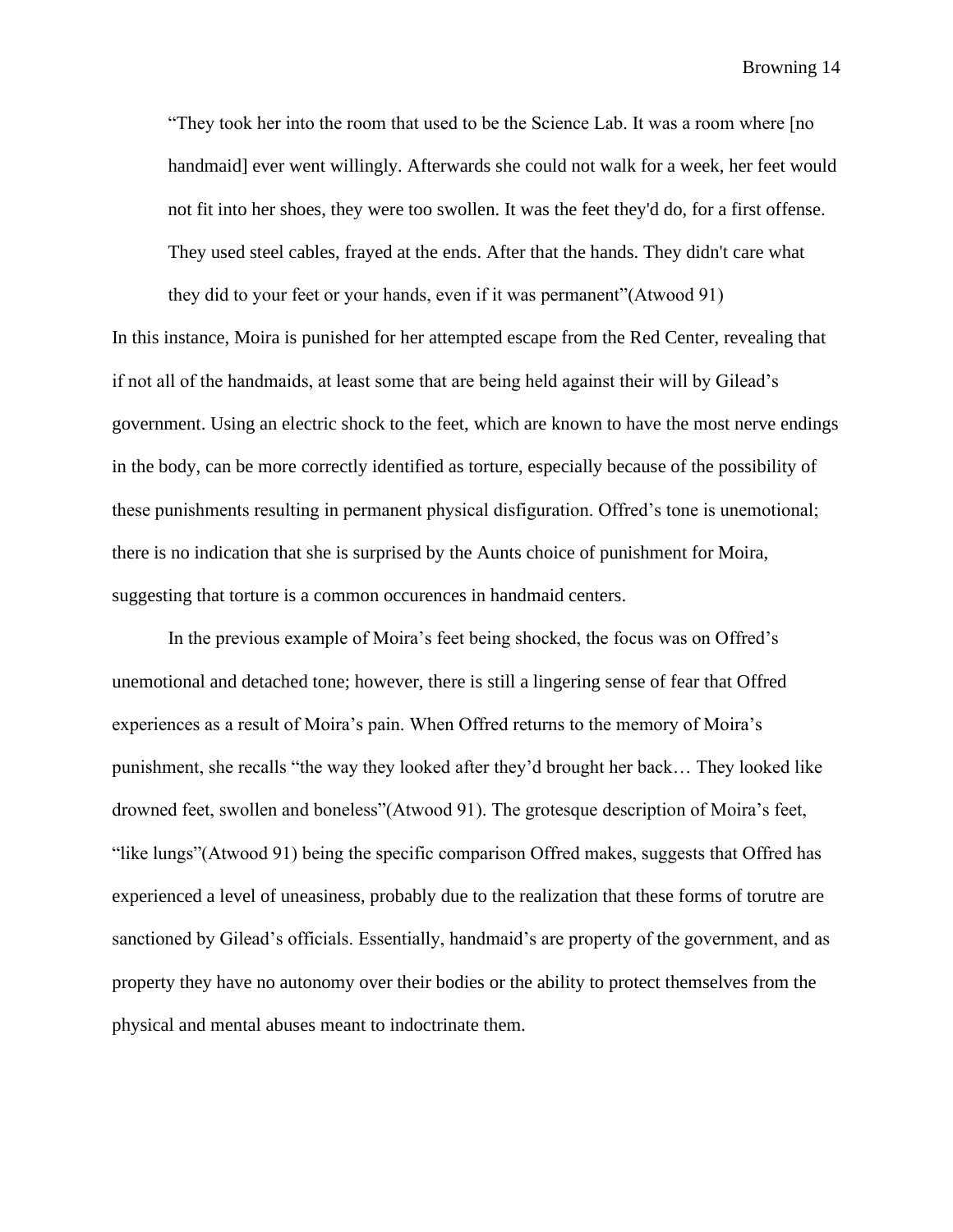While the physical torture experienced by the handmaid's effects their sense of safety and comfort within Gilead's society, the Aunt's rely more heavily on forms of physiological torment to maintain cooperation and collective fear among handmaids. While physical punishment is used to make singular examples of the potential consequences for violations, it would be difficult to punish every misdemeanor made by rebellious women, so the Aunt's rely on grandeur examples to send messages. Aunt Lydia reminds the handmaids that, "for our purposes your feet and your hands are not essential"(Atwood 91), leading Offred to conclude that handmaids "are containers, it's only the in-sides of [their] bodies that are important"(Atwood 96). Because the handmaids are treated as objects and reminded as much during their indoctrination process, they are taught to believe that they could be brutally maimed or disfigured anytime they violate their restrictions, creating a collective fear in the women who are in subservient positions. If handmaids are afraid to have their feet shocked, their hands burned, or their faces maimed, they are more likely to follow the rules laid forth by Gilead and perform their duty without complaint.

Atwood herself largely answers any speculations about the motivation of the Aunts within the 'Historical Notes' section of the novel, where she provides insights on Gilead's creation and proves that Offred's experiences were not singular. This section of the novel makes it clear that the Republic of Gilead eventually fell and no longer exists because of the flawed power structure that sought to enforce rigid gender norms for only certain groups of people. This chapter is a transcript of a speech delivered at a Gileadean Studies Symposium, which is analyzing Offred's memoir as another primary document from the time period. While this section covers a large variety of Gilead's components, it pays close attention to women's experiences under the oppressive regime, including the perspective of those who served as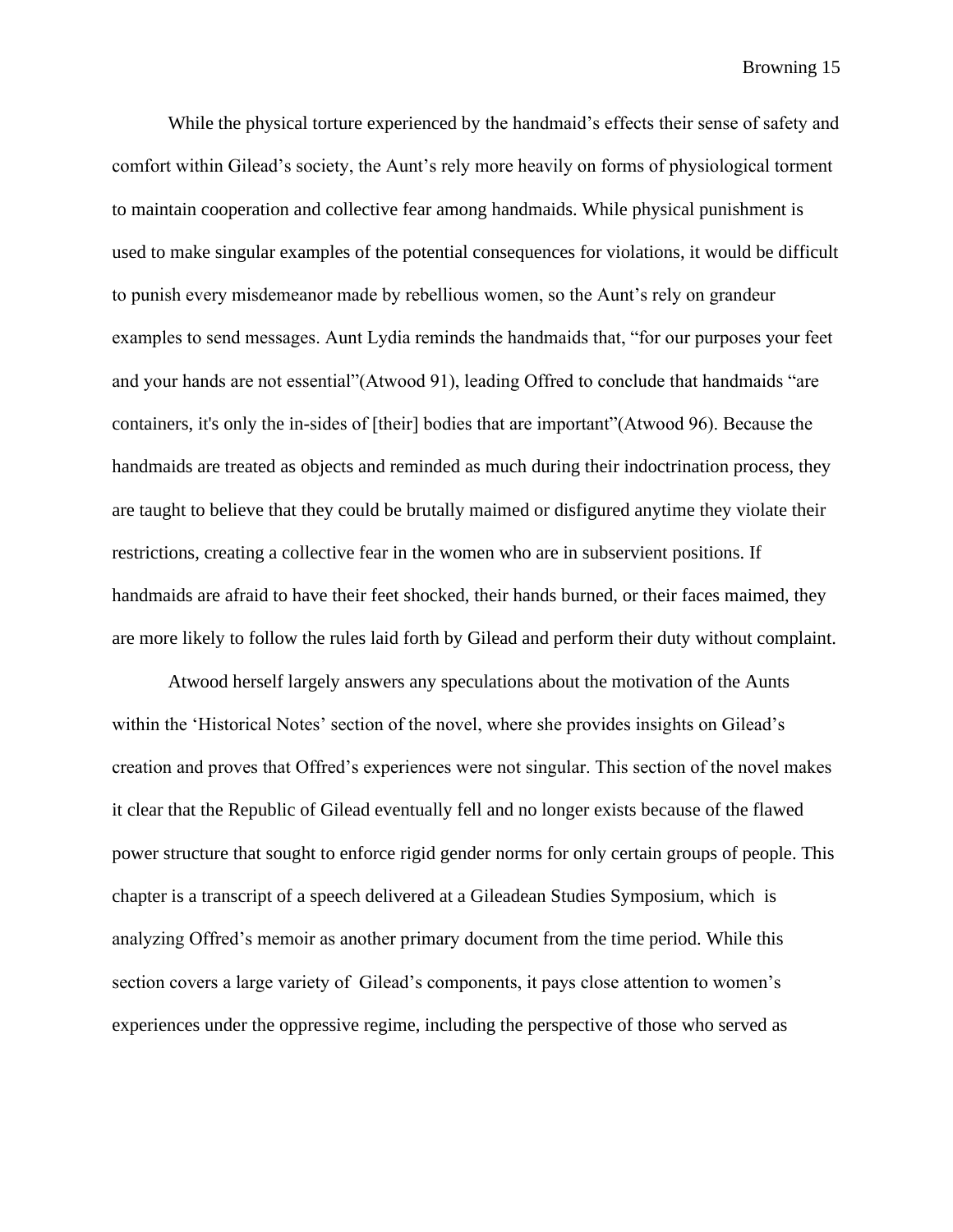Aunts. The Gilead historian speaking at the conference, Professor James Pieixoto, explains the Aunt's inclination to indoctrinate and oppress another class of women as follows:

"In this connection a few comments upon the crack female control agency known as the "Aunts" is perhaps in order. Judd according to the Limpkin material was of the opinion from the outset that the best and most cost-effective way to control women for reproductive and other purposes was through women themselves. For this there were many historical precedents; in fact, no empire imposed by force or otherwise has ever been without this feature: control of the indigenous by members of their own group. In the case of Gilead, there were many women willing to serve as Aunts, either because of a genuine belief in what they called "traditional values," or for the benefits they might thereby acquire. When power is scarce, a little of it is tempting."(Atwood 308).

This is, perhaps, the most important insight offered by Atwood concerning her inspiration for the class divide in Gilead. In a society that is patriarchal at its core, meaning women are meant to abide by the male interpretation of how femininity should be performed, it is suggested that women are willing to compromise their own sense of identity (being the shared experience of the female sex, especially under a new oppresive regime) in order to obtain any semblance of autonomy. It could be argued that the Aunt's chose a lesser of evils- rather than be subjected to organized rape or be sent to the colonies because they were infertile, they chose to uphold and champion sexist values (or inflict inner-gender opression) in order to protect themselves. Under these circumstances, it is difficult to villainize these women who are subject to the same fear as the handmaids that they abuse.

The 'Historical Notes' Section, which frames Gilead and Offred's experiences, uses a pseudo-documentary convention to invite readers to accept that the events that have taken place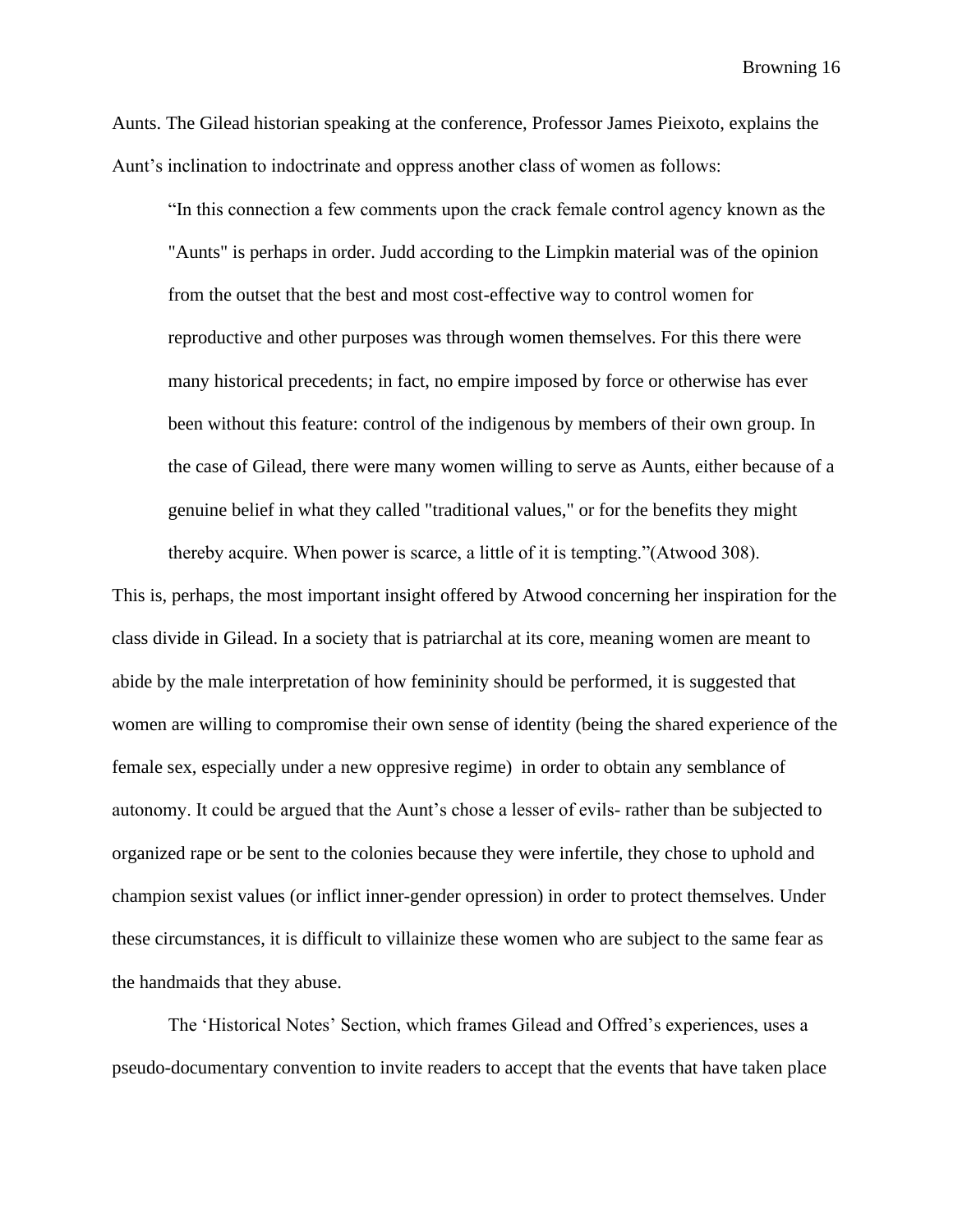in the narrative as historically accurate by providing evidence to their validity (Grace 482). By proving Offred's experiences actually occurred, Atwood further proves the plausibility of a Gileadean-esque society in our society's future. This section helps affirm Atwood's belief that Gilead is an extrapolation of trends already present in our daily lives. Upon the release of the novel, many critics viewed this as a cautionary tale that lacked familiarity for readers, especially one critic by the name of Mary McCarthy, who published a review in the New York Times that claimed Gilead was a "women's world," that was only policed by men. She believed that Gilead truly values the duties that women were able to perform, and while she recognized the need the society exhibited for women, she seems to ignore the way that women are forced into fulfilling that need. Claiming that there were no overt indicators that the values prominent in Gilead existed in their own modern world, McCarthy dismissed the book's suggestion that there was a looming threat against women's autonomy.

In light of recent political developments, time has actually favored Atwood's interpretation of the future more kindly than McCarthy suggested. Legislation is beginning to sweep the United States banning women access to safe abortions and restricting access to reproductive healthcare, slowly chipping away at any comfort women were afforded after the Roe V. Wade Supreme court ruling in 1973 that initially protected owmen who wished to have an abortion. While this is not outwardly alarming development for some, there are certainly parallels between the world we are experiencing today and the world that Atwood has built- the ability for predominantly male lawmakers and legislators to make decisions regarding a woman's body and reproductive needs, for one. In the novel, a fertile woman is forced to become pregnant and bear a child regardless of her own wishes. Similarly, laws that restrict a woman's ability to abort an unwanted pregnancy forces women into having children regardless of their financial,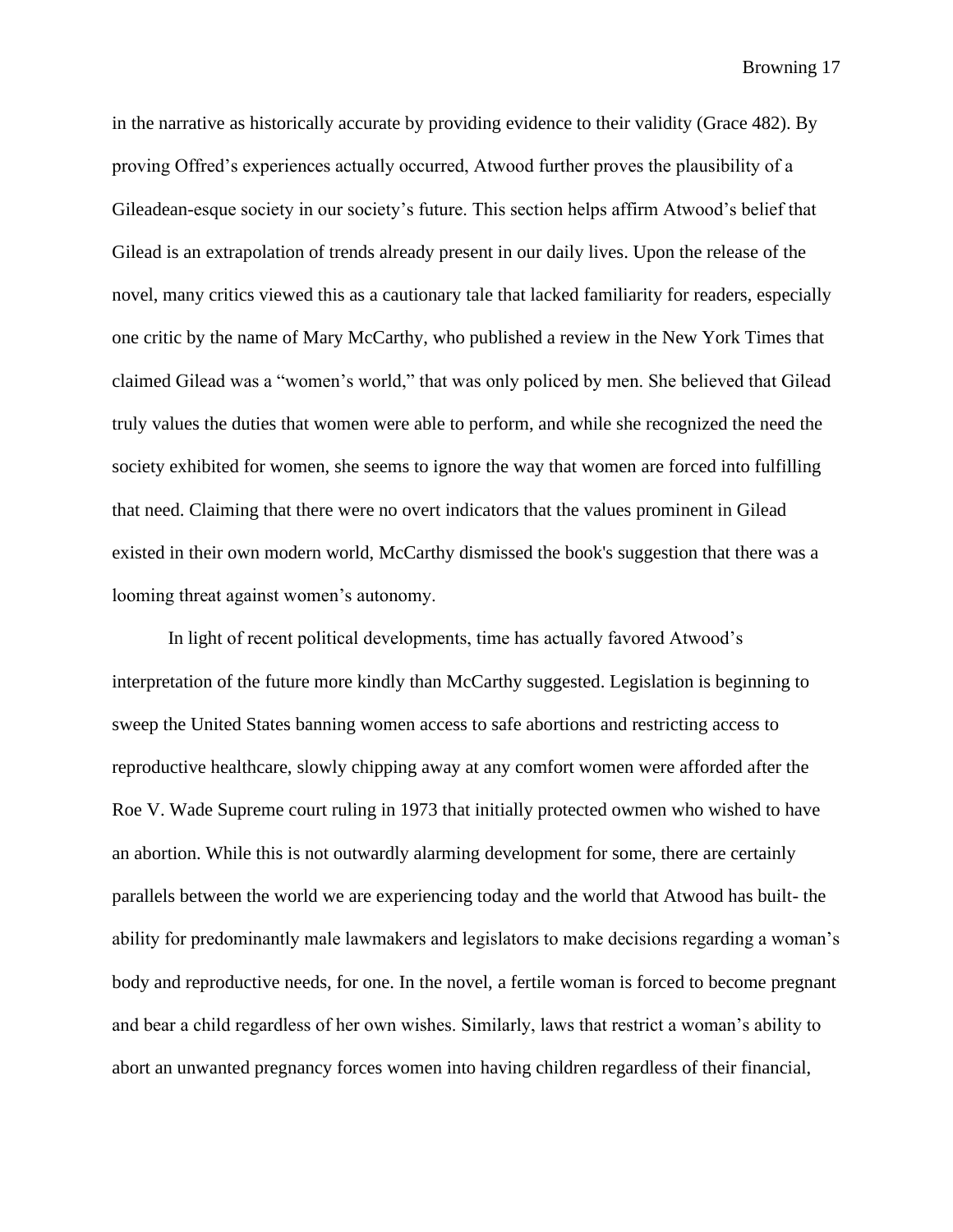emotional, or physical ability to do so. I don't pretend that similarities in government policies suggests that Gilead is iminent, but it would also be unwise to dismiss the danger that threatens the sanctity of a woman's body.

The question that must be considered in regards to Gilead's existence is one of advantage: who benefits from the power structures established in the novel? Men may be the easiest and most obvious response, but I would challenge that initial conclusion. The truth is, anyone who is given even a scrap of authority in an oppressive regime is benefiting in some way from the exploited class. Wives, Aunts, and Commanders all benefit from the existence of the handmaids, though not equally. That's why the threat of Gileadean society is far more familiar than many would care to admit- it has always existed in some form. From historical forms of patriarchal societies to future ones, our modern society exists on some spectrum already, enabled by the deceitful nature of power dynamics between existing classes. The structure of Gilead provides even the undesirables with artificial forms of power to pacify them, disguising the scope of the true oppressive beliefs that disenfranchise them and prevent the entirety of the oppressed group from uniting to fight their oppressor. Let us not be deceived by the presence of sexist values in our own societies, because wherever the seeds of sexism exist, so too does the threat of an oppressed existence for women.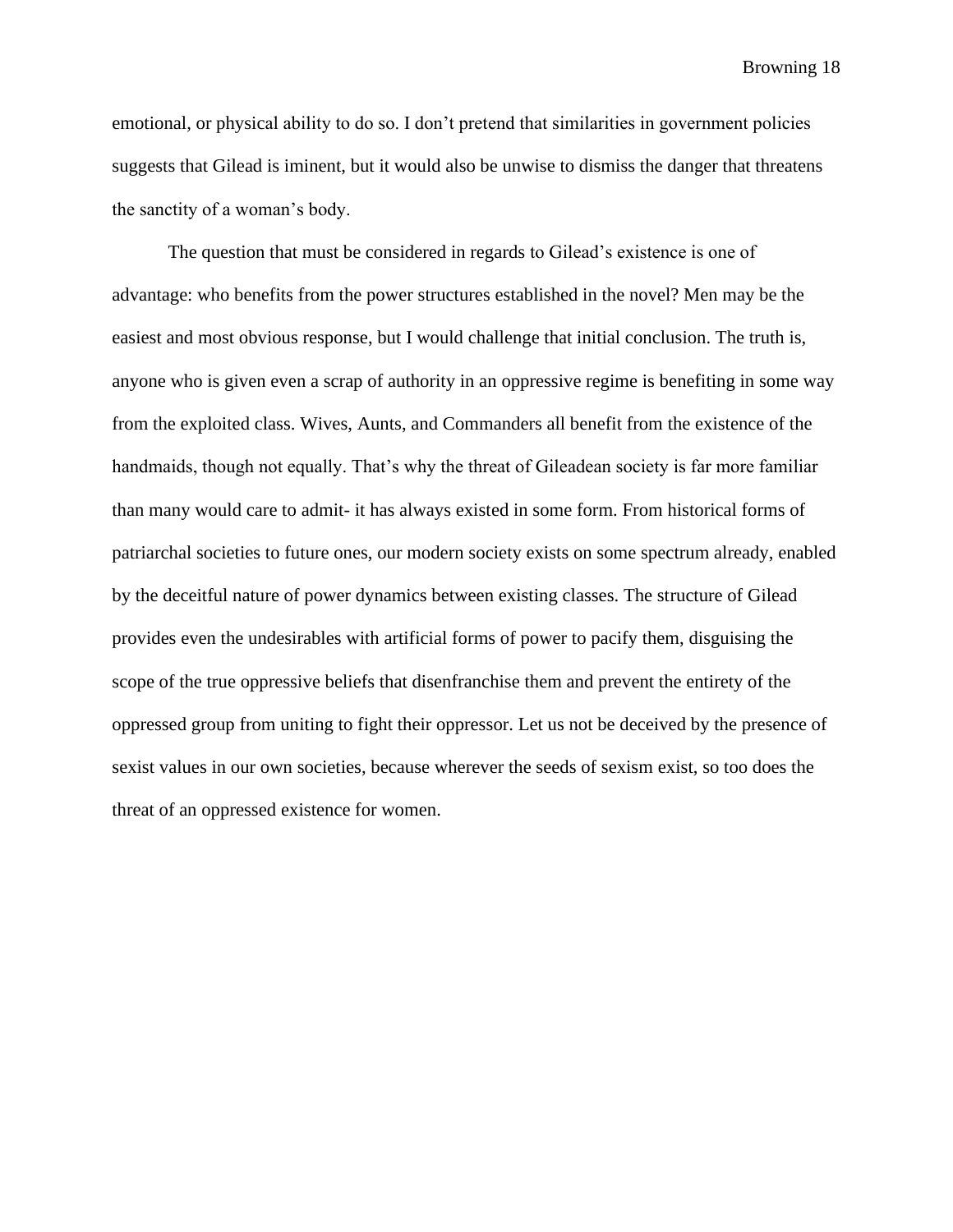## Works Cited

Atwood, Margaret. "The Handmaid's Tale." Anchor Books, 1998.

Brans, Jo, and Margaret Atwood. "Using What You're Given: An Interview with Margaret Atwood." *Southwest Review*, vol. 68, no. 4, Southern Methodist University, 1983, pp. 301–15, [http://www.jstor.org/stable/43469583.](http://www.jstor.org/stable/43469583)

Dominick M. Grace. "'The Handmaid's Tale': 'Historical Notes' and Documentary Subversion." Science Fiction Studies, vol. 25, no. 3, SF-TH Inc, 1998, pp. 481–94, [http://www.jstor.org/stable/4240726.](http://www.jstor.org/stable/4240726)

Filipczak, Dorota."Is There No Balm In Gilead? — Biblical Intertext In *The Handmaid's Tale*." *Literature and Theology*, vol. 7, no. 2, 1993, pp. 171–185. *JSTOR*, www.jstor.org/stable/23924862. Accessed 8 Sept. 2021.

Ketterer, David. "Margaret Atwood's 'The Handmaid's Tale': A Contextual Dystopia

('La Servante Écarlate' de Margaret Atwood: Une Dystopie Contextuelle)." *Science* 

*Fiction Studies*, vol. 16, no. 2, SF-TH Inc, 1989, pp. 209–17,

[http://www.jstor.org/stable/4239936.](http://www.jstor.org/stable/4239936)

Mancuso, Cecilia. "Speculative or Science Fiction? As Margaret Atwood Shows, There Isn't Much Distinction." The Guardian, Aug. 2016. Accessed Dec. 2021.

McCarthy, Mary. Review of *The Handmaid's Tale by Margaret Atwood, The New York Times*, Feb. 1986.

Staff, Workers World. "Women's Oppression." *Workers World*,

https://www.workers.org/womens-oppression/.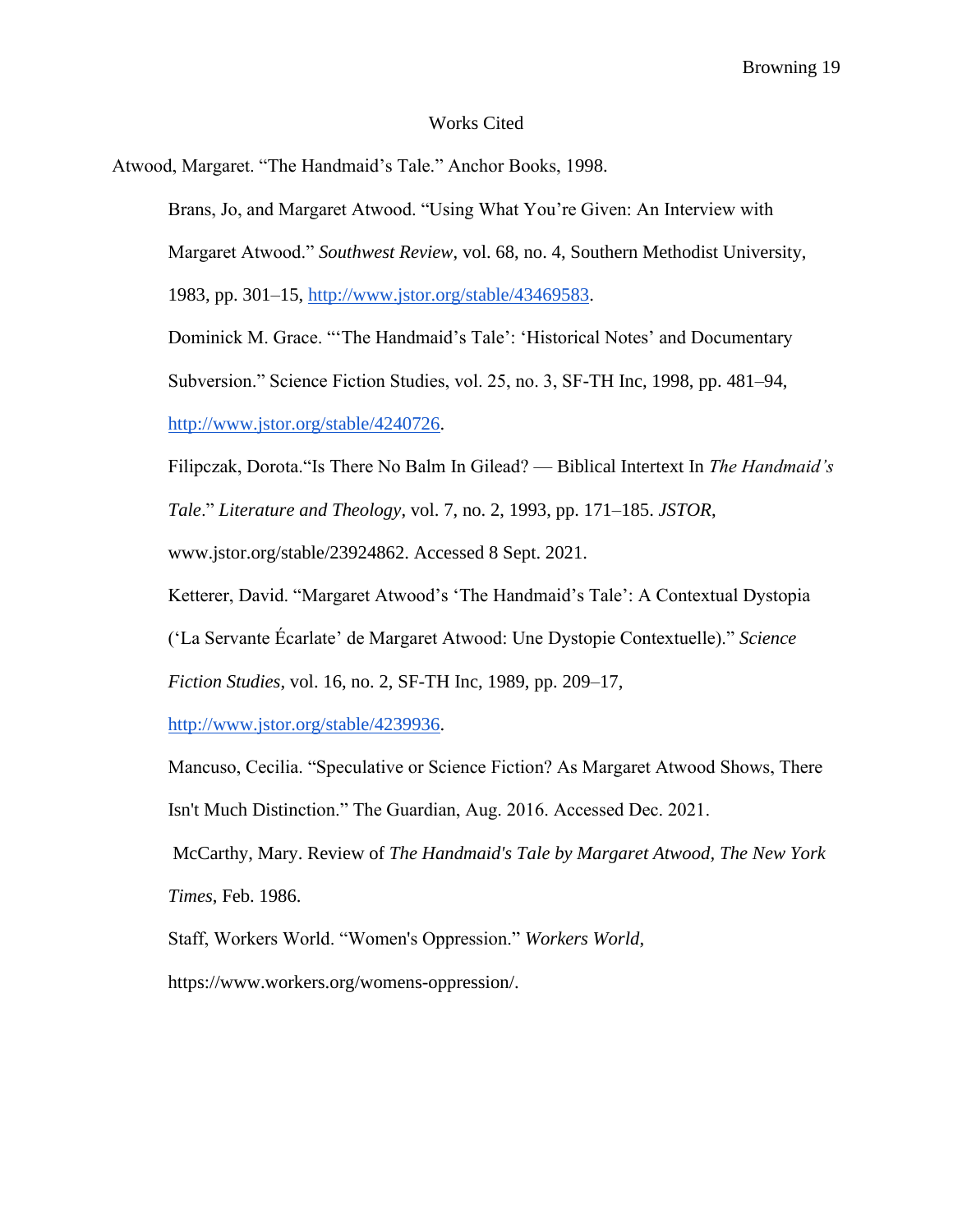Stillman, Peter G. "Dystopian Critiques, Utopian Possibilities, and Human Purposes in Octavia Butler's Parables." *Utopian Studies*, vol. 14, no. 1, Penn State University Press, 2003, pp. 15–35, [http://www.jstor.org/stable/20718544.](http://www.jstor.org/stable/20718544)

Tannen, Deborah. "There Is No Unmarked Women." The New York Times, 20 June 1993.

The Holy Bible: King James Version. Iowa Falls, IA: World Bible Publishers, 2001.